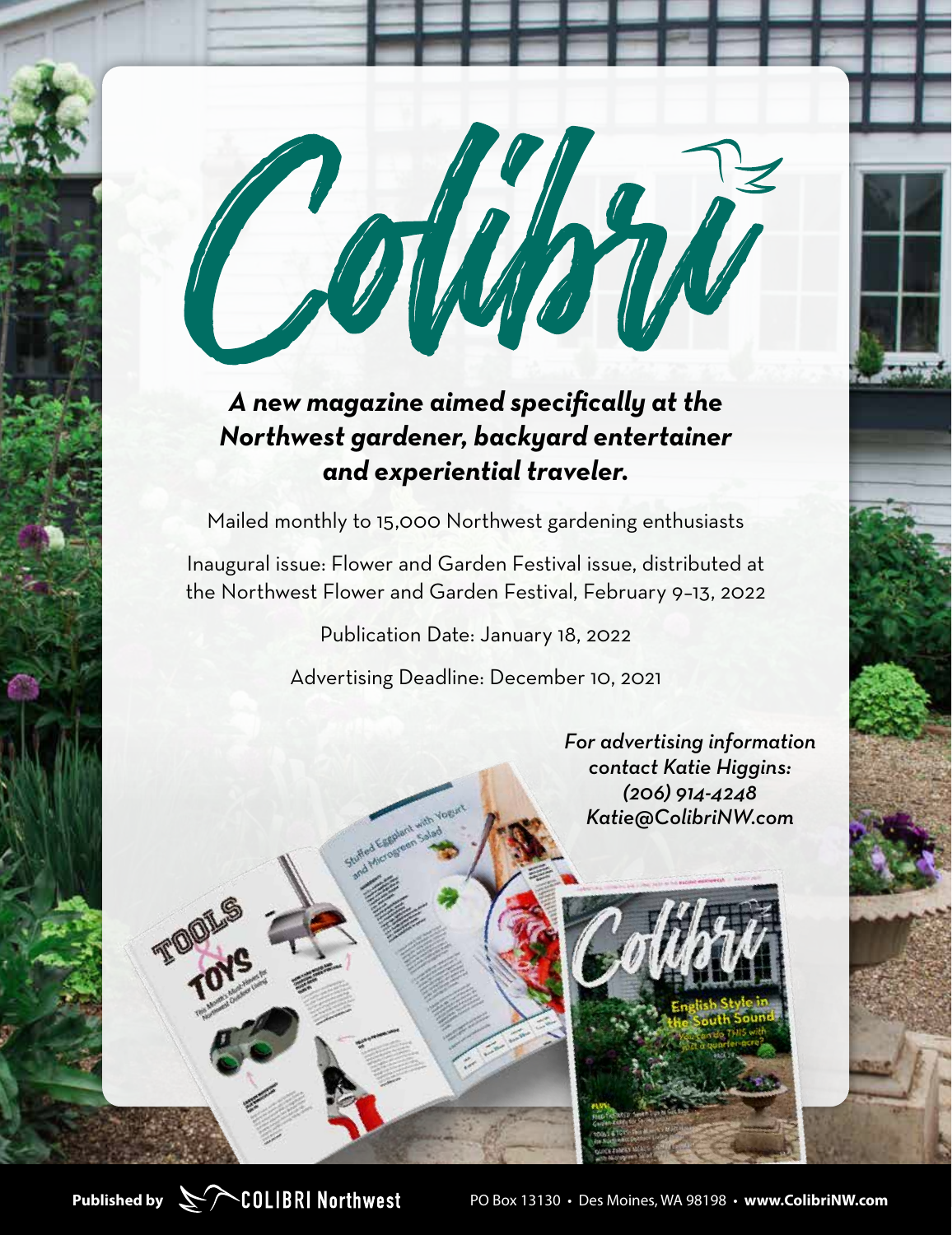About the new Colibri Magazine

*Colibri Magazine* is aimed at the Northwest homeowner who owns enough land to be seriously engaged in gardening but not so much that he/she has a full-time professional gardening service.

- Our reader is an avid gardener and/or is actively engaged in cooking (inside and outside), growing and cooking their own vegetables, enjoying life in the dining room and the backyard, and traveling around the region and the world.
- Our reader owns a home valued at between \$880K–\$2M
- With a net worth of \$1MM–\$2MM, and a net income up to \$250K, our reader has discretionary income and the time and desire to enjoy it.
- Our reader is an avid gardener who also enjoys cooking, "experiential" travel, entertaining and being entertained, and is active in any or all of the above.

There is no magazine currently on the market serving the Pacific Northwest homeowner, gardener, cooking and entertaining enthusiast and experiential traveler.

We're introducing *Colibri Magazine* to target this active and engaged market. We invite you to use *Colibri Magazine* to connect with them!

*Thank you for your interest and support!*

Peter Philips

Peter Philips, Publisher (206) 779-2746 • Peter@ColibriNW.com

*For advertising information contact Katie Higgins: Katie@ColibriNW.com • (206) 914-4248*



**'Colibri'** *is ' hummingbird' in French. Peter's mother was French and Colibri was her Girl Scout nickname. It seemed a fitting title for a gardening magazine.*

*1946*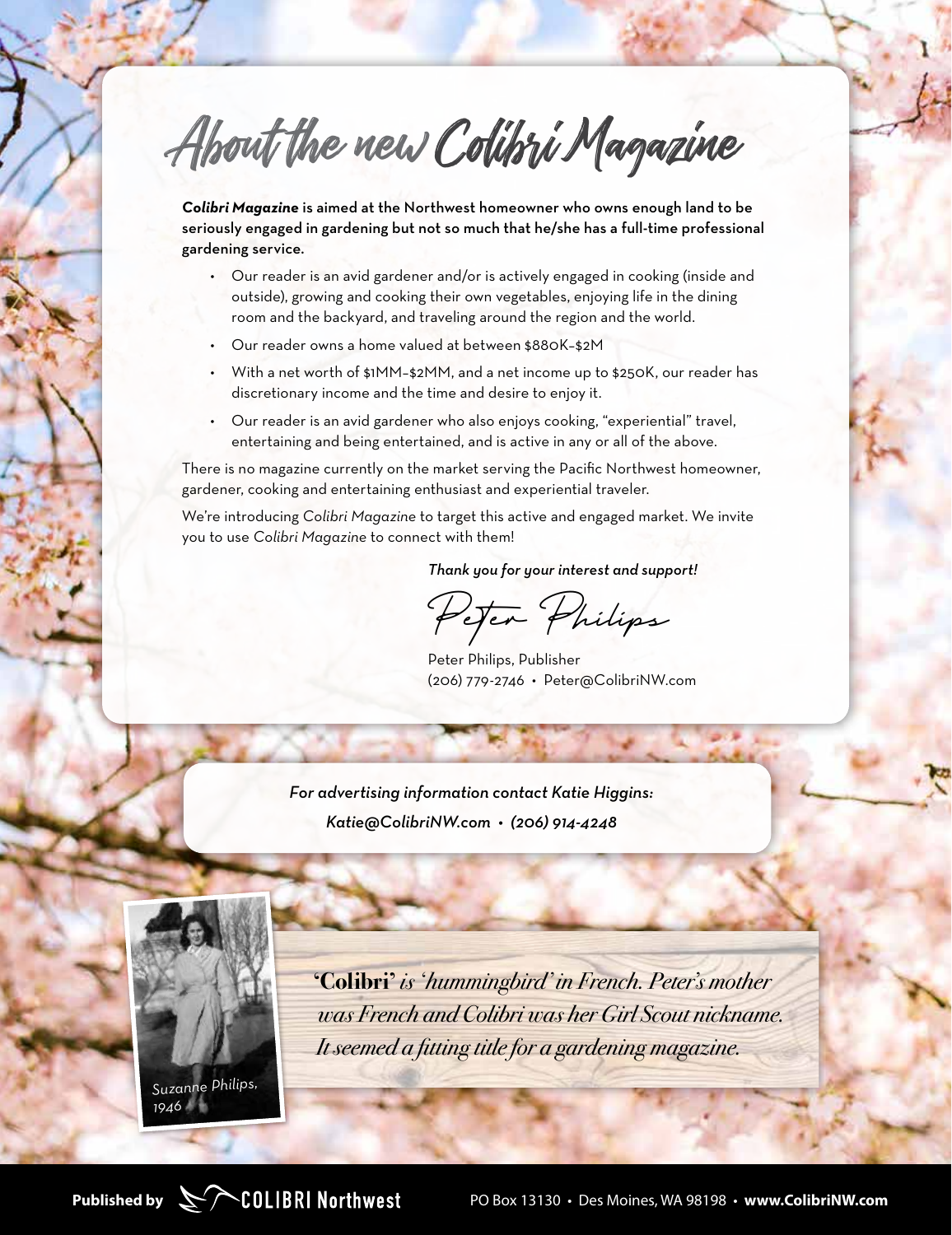

Aching for Spring

*With the winter blahs behind us, many Northwest gardeners can't wait to get back out to their happy place. Here's one local's advice on how to Feed the Need.*

#### BY BILL THORNESS

Life might seem a bit empty right now, coming out of a long, cold winter. But an old Hawaiian proverb says, "When your hands are turned to the soil, you will be full." So let us get gardening, the healthy activity that can be started surprisingly early in our mild Maritime climate. May it fill our spirits and soothe the need for spring.

Growing edibles begins in earnest in March as our soils warm up and the days become longer. Here are some ideas to get started.

#### *Is your soil warm enough to plant?*

Calculate the soil temperature. Find out the soil warmth by watching the daily highs/lows. Add the daily high and nightly low together, then divide by two. That's the approximate temperature of open soil. (e.g.: 50+40=90/2=45) It's more accurate if you do it over the course of a week and then average those, because the soil temp doesn't move with just one warm day. A soil thermometer will tell you right away if the soil is warm enough to sprout seeds. Most seeds require soil warmed to a depth of 3" to germinate.

**Temps needed to germinate.** Our coolest vegetables (lettuce, peas, chard, parsley, mustard greens, beets, carrots) will sprout in soil as cool as 40 degrees F. Other crops (corn, tomatoes) need at least 50 degrees F, while others (beans, peppers, melons, squashes) need 60 degrees F minimum. Of course, all will sprout faster in soil a little warmer than the minimum.

**Warm up your soil.** You can cover the garden bed for a few days with plastic sheeting to warm it up—but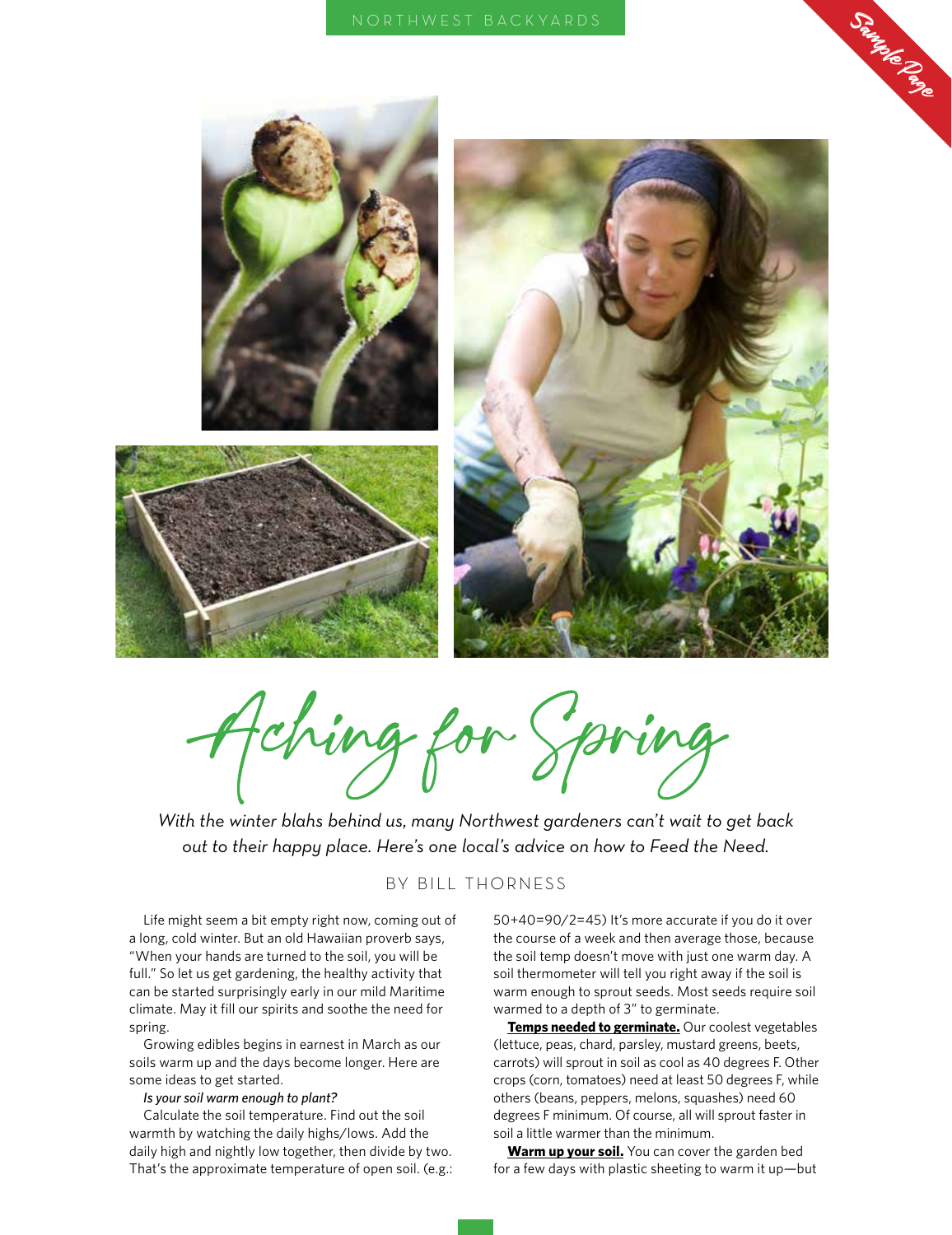Editorial Contributors



#### Editor: Janet Endsley

Janet was a marketing and PR professional for many years before becoming active in the gardening community. She has served on the Arboretum Foundation Board, and chaired the annual Pacific Northwest Gardens Competition for ten years. She is past president of the Northwest Perennial Alliance, produced the NPA Open Gardens Directory for seven years and chaired the 2010 Hardy Plant Study Weekend. She became the Seminar Manager for the Northwest Flower & Garden Festival in 2005. Janet holds a B.A. in Public Communication from the University of Washington. In addition to tending her Mill Creek garden she loves to read, write, bake, and work out. She lives with her husband Mike, whose favorite garden tool is a 7-iron, and Katie, their Golden Retriever.



#### Nancy Leson *Cooking*

Nancy is an award-winning food writer, radio personality and public speaker who learned much of what she knows about food during her first career: waiting tables. Seattle readers know her as the mouth that scored—for the better part of two decades—as restaurant critic and food columnist for the Seattle Times. These days, when she's not interviewing food folks for NPR member-station KNKX, you'll find Nancy teaching cooking classes via PCC and other Seattle area culinary schools and helping end hunger, one loaf at a time, as Edmonds' neighborhood coordinator for Community Loaves. *Get to know Nancy at www.nancyleson.com.*



#### Rosemary McClure *Travel*

Journalist Rosemary McClure is a prize-winning writer/editor who has a sense of humor and a passion for travel. She currently writes a travel column for the Los Angeles Times and is the author of "Yosemite & Neighboring Parks," a Frommer guidebook. Her credits include two Travel Writer of the Year awards from the Society of American Travel Writers.



#### Bill Thorness *Gardening*

Bill Thorness is a writer, editor and gardener who's been working and gardening in Seattle since the mid-1980s. He is the author of two gardening books: *Cool Season Gardener: Extend the Harvest, Plan Ahead, and Grow Vegetables Year Round* and *Edible Heirlooms: Heritage Vegetables for the Maritime Garden* (both from Skipstone Press), and "Extend the Harvest," a streaming class based on his books for Craftsy.com. Bill is a Master Gardener in King County. He is active in many regional garden organizations, and a frequent speaker on edibles at regional nurseries, garden clubs and garden shows.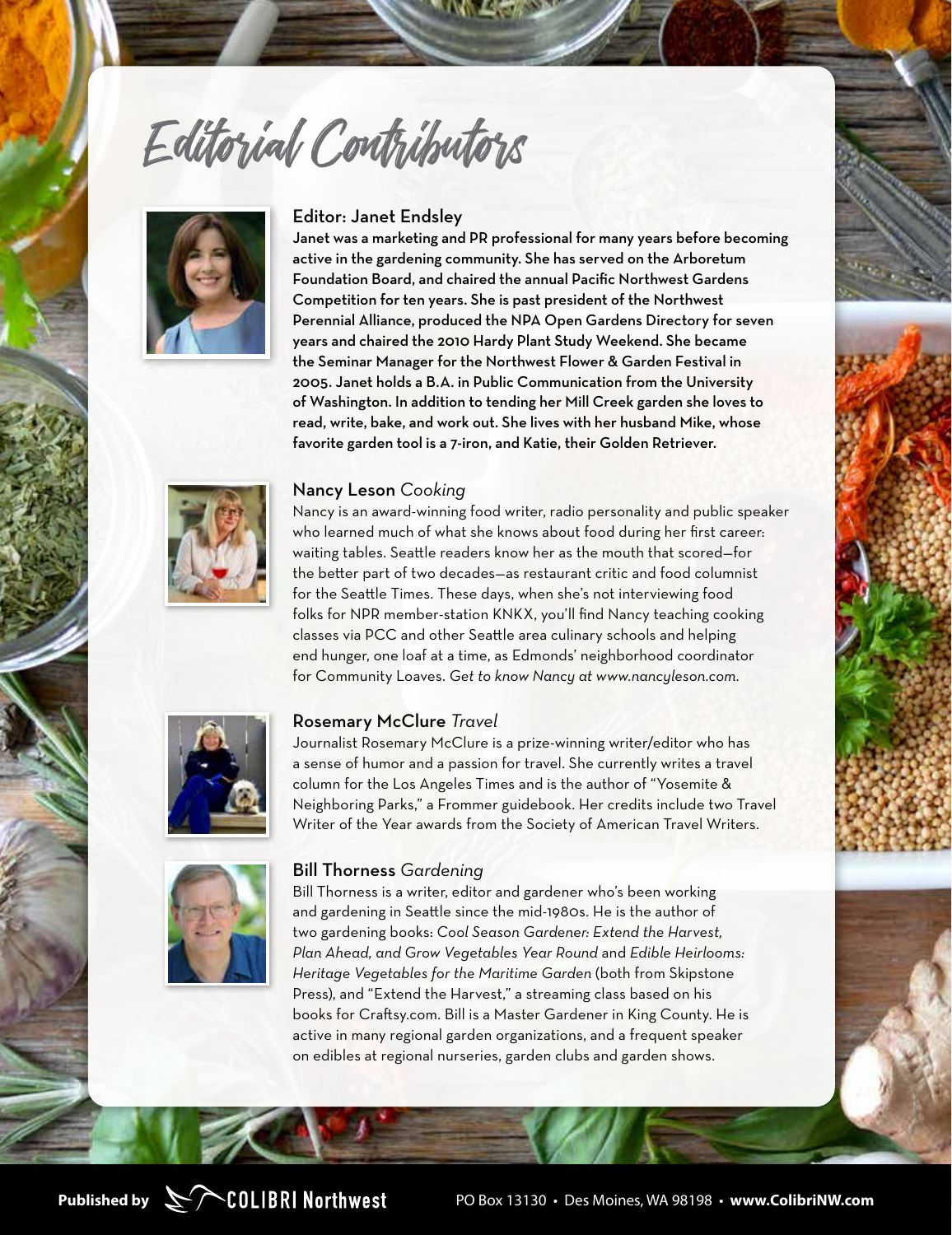# TOOIG TOYS

*This Month's Must-Haves for Northwest Outdoor Living*



#### OONI KARU WOOD AND CHARCOAL FIRED PORTABLE PIZZA OVEN \$349.95

Cook authentic wood-fired pizza in your outdoor space this year! Fueled by either hardwood or lump charcoal, the Karu generates the super-high heat and rolling flames required to cook Neapolitan wood-fired, stonebaked pizza in 60 seconds flat. **www.williams-sonoma.com**

#### CARSON MINISCOUT 7X18 BINOCULARS \$30.00

Birds of every variety visit Northwest gardens this season—get to know them upclose and personal! With 7x magnification and 18mm objective lens diameter these versatile, compact binoculars are well suited for wildlife viewing, hiking, camping, travel and more.

**www.rei.com**

#### FELCO 17 PRUNING SHEAR \$75

Sample Page

Cut cleaner and closer with the compact all-purpose FELCO 17 pruning shears (secateurs) for the discerning left-hander. Comfort and efficiency come together with ease in the revolving handle that reduces muscle strain, though none of the precision cutting pleasure that is sustained from your first cut to the end of the day's pruning tasks. **www.felco.com**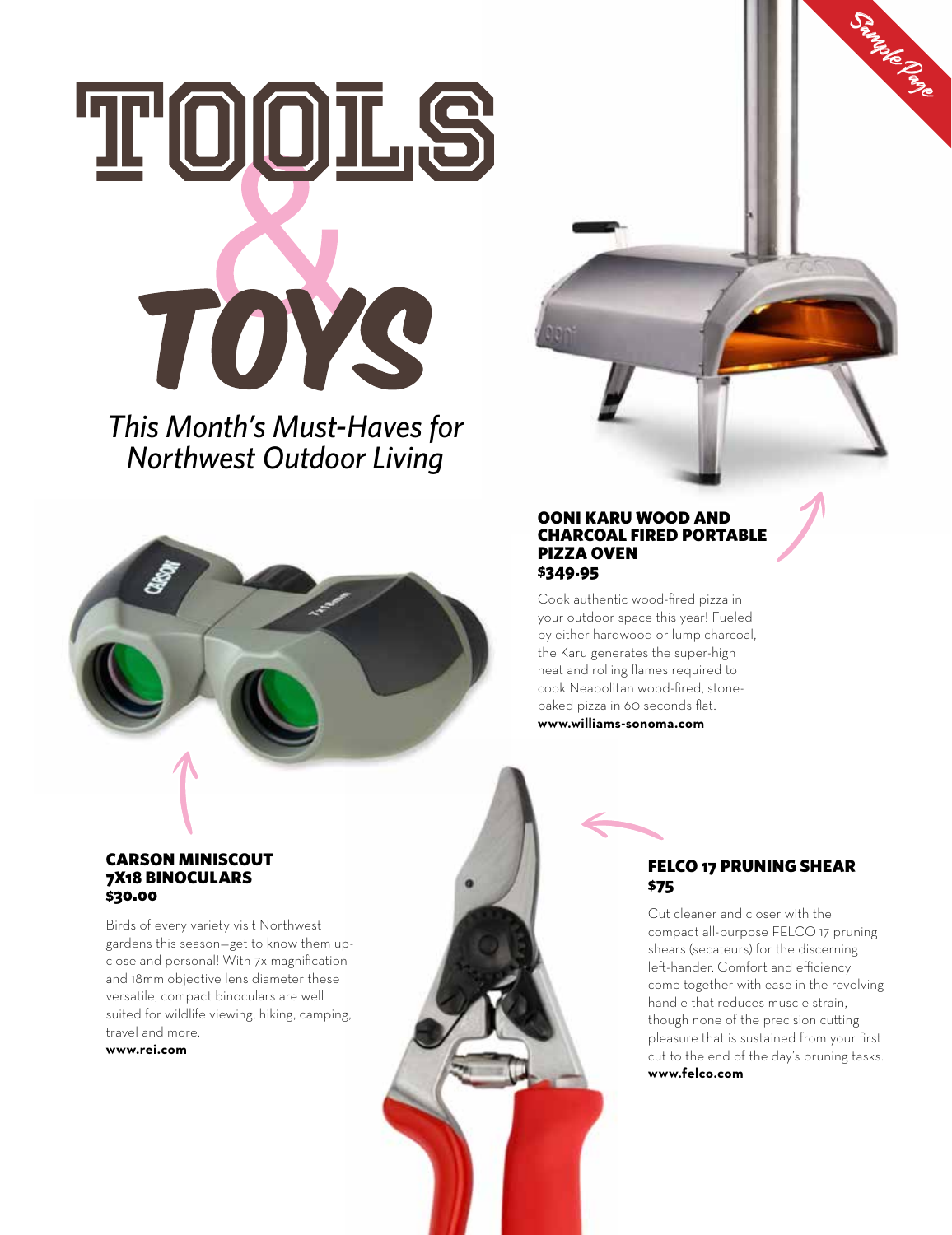

*A new magazine aimed specifically at the Northwest gardener, backyard entertainer and experiential traveler.* *Includes 8-page Garden Festival Preview Guide!*

#### **ADVERTISING RATES All rates are net.**

| AP TERTIVING RATES<br>All rates are net.                                                     |        |                     |                     |  |
|----------------------------------------------------------------------------------------------|--------|---------------------|---------------------|--|
|                                                                                              | 1x     | $4x$ (20% discount) | $8x$ (30% discount) |  |
| Outside Back Cover*                                                                          | \$2750 | \$2200              | \$1925              |  |
| Inside Front Cover*                                                                          | \$2500 | \$2000              | \$1750              |  |
| Inside Back Cover*                                                                           | \$2250 | \$1800              | \$1575              |  |
| Full Page*                                                                                   | \$1950 | \$1650              | \$1365              |  |
| $2/3$ page                                                                                   | \$1500 | \$1450              | \$1050              |  |
| $1/2$ page                                                                                   | \$1175 | \$1100              | \$825               |  |
| $1/3$ page (sq/v)                                                                            | \$1000 | \$950               | \$750               |  |
| 1/4 page                                                                                     | \$750  | \$700               | \$675               |  |
| $1/6$ page (h/v)                                                                             | \$600  | \$575               | \$550               |  |
| Ad Design & Production: \$110 (Includes two revisions. Additional charges apply thereafter.) |        |                     |                     |  |

**Special Page Position: Earned rate + 15%**

| AD SIZES width x height |                         |  |  |
|-------------------------|-------------------------|--|--|
| Full Page*              | 8.375" x 10.875" (trim) |  |  |
| $2/3$ page              | 4.75" x 9.625"          |  |  |
| $1/2$ page              | $7.25'' \times 4.81''$  |  |  |
| 1/3 page square         | $4.75'' \times 4.81''$  |  |  |
| 1/3 page vertical       | 2.25" x 9.625"          |  |  |
| $1/4$ page              | $3.375'' \times 4.81''$ |  |  |
| 1/6 page horizontal     | 4.75" x 2.25"           |  |  |
| 1/6 vertical            | $2.25'' \times 4.81''$  |  |  |



AD SPECIFICATIONS: High-resolution PDFs, 300dpi resolution, colors converted to CMYK, all fonts embedded.

\*BLEED ADS**:** For Full Page ads, please add .125" bleed around trim size; keep text .25" away from the trim edge.

*For advertising information contact Katie Higgins: (206) 914-4248 • Katie@ColibriNW.com*

#### **PUBLISHING SCHEDULE**

| <b>INAUGURAL ISSUE</b><br><b>Jan/Feb 2022</b> |                   |
|-----------------------------------------------|-------------------|
| Ad Space Reservation                          | Dec 10            |
| Materials Due                                 | Jan 3             |
| <b>Publication Date</b>                       | Jan 18            |
| <b>April 2022</b>                             |                   |
| <b>Ad Space Reservation</b>                   | Feb 18            |
| Materials Due                                 | Mar 7             |
| <b>Publication Date</b>                       | Mar 21            |
| <b>May 2022</b>                               |                   |
| Ad Space Reservation                          | Apr <sub>1</sub>  |
| Materials Due                                 | Apr <sub>18</sub> |
| <b>Publication Date</b>                       | Apr 25            |
| <b>June 2022</b>                              |                   |
| Ad Space Reservation                          | May 1             |
| Materials Due                                 | May 16            |
| <b>Publication Date</b>                       | May 30            |
| <b>July 2022</b>                              |                   |
| Ad Space Reservation                          | Jun 1             |
| Materials Due                                 | Jun 13            |
| <b>Publication Date</b>                       | Jun 27            |
| Aug/Sept 2022                                 |                   |
| <b>Ad Space Reservation</b>                   | Jul 1             |
| Materials Due                                 | Jul 11            |
| <b>Publication Date</b>                       | <b>Jul 25</b>     |
| Oct 2022                                      |                   |
| Ad Space Reservation                          | Sept 2            |
| Materials Due                                 | Sept 12           |
| <b>Publication Date</b>                       | Sept 26           |
| <b>Nov/Dec 2022</b>                           |                   |
| Ad Space Reservation                          | Sept 30           |
| Materials Due                                 | $Oct$ 10          |
| <b>Publication Date</b>                       | Oct 24            |
|                                               |                   |



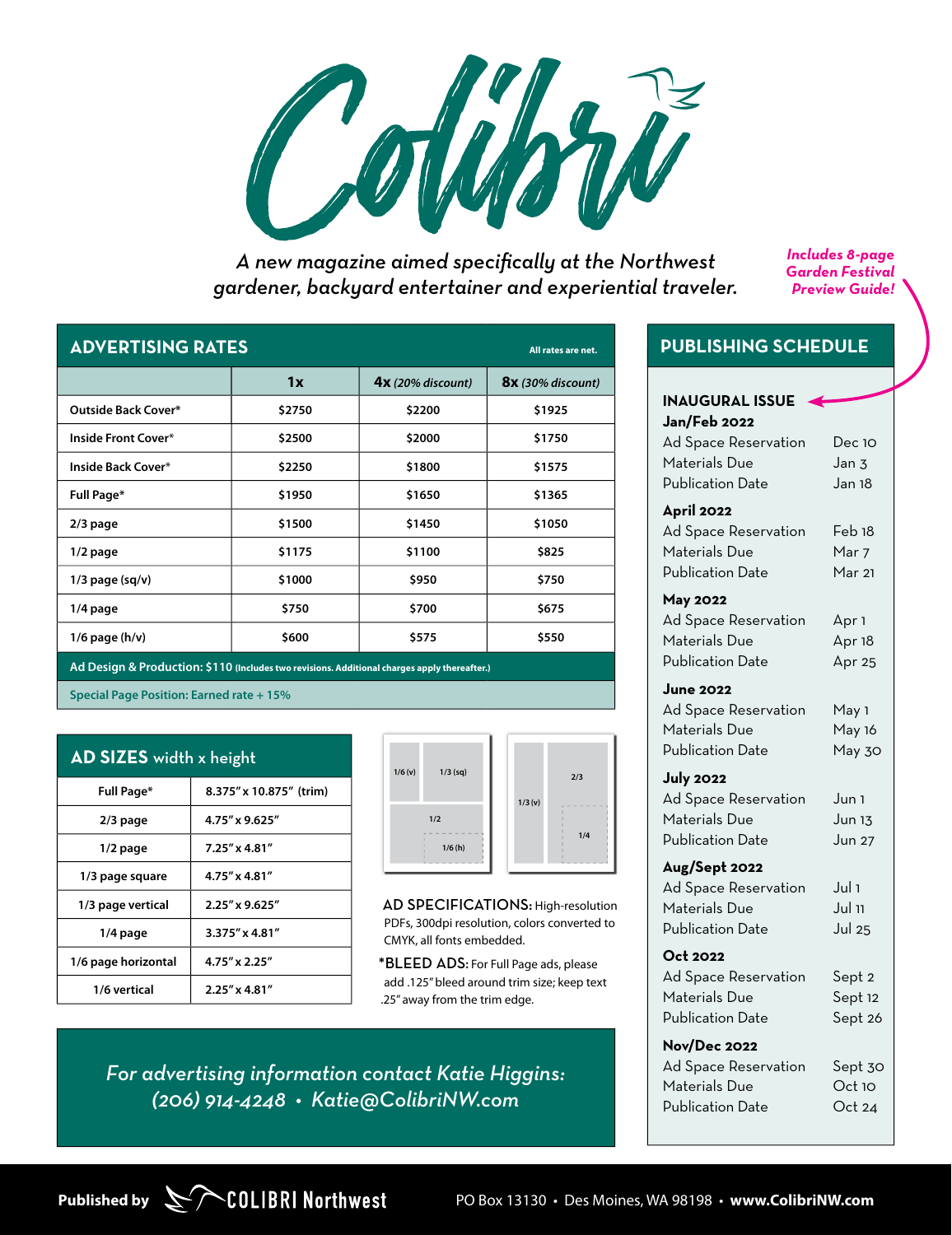## Stuffed Eggplant with Yogurt and Microgreen Salad

#### **INGREDIENTS**

**1 1/2 c. marinara, divided 2 medium eggplants, halved 1 tbsp. extra-virgin olive oil 1 medium onion, chopped 1 tsp. dried oregano Kosher salt Freshly ground black pepper 2 cloves garlic, minced 1 c. chopped tomatoes 1 large egg, lightly beaten 2 c. shredded mozzarella, divided 1/4 c. freshly grated Parmesan 1/4 c. Italian bread crumbs Freshly sliced basil, for garnish**

- 1. Preheat oven to 350°. Spread 1 cup of marinara over the bottom of a 9x13-inch baking dish. Using a spoon, hollow out eggplants, leaving about a 1/2-inchthick border around skin to create a boat; transfer to baking dish. Roughly chop scooped-out eggplant flesh.
- 2. In a large skillet over medium heat, heat oil. Add onion and cook until soft, 5 minutes. Stir in chopped eggplant and season with oregano, salt, and pepper. Cook, stirring often, until golden and tender, 3 to 4 minutes. Add garlic and cook until fragrant, 1 minute.
- 3. Transfer mixture to a bowl and add tomatoes, egg, 1 cup of mozzarella, and remaining 1/2 cup marinara. Mix until just combined, then scoop into eggplant boats. Top with remaining 1 cup mozzarella, Parmesan, and bread crumbs.
- 4. Bake until eggplants are tender and cheese is golden, about 50 minutes.
- 5. Garnish with basil before serving.

#### **RECIPE FROM NAYA DARTAMI, HOME CHEF FROM MUKILTEO**

Saute Page

*"It doesn't get any fresher than this when eggplant is in season! Add veggie ground meat if you like an extra jolt of umami, or toss in some sauteed mushrooms. If you would like the skin of the eggplant softer I suggest putting it in the oven before you add the ingredients. Enjoy!"*

YIELDS: 4 SERVINGS

PREP TIME: O HOURS 20 MINS

COOK TIME: O HOURS 50 MINS

TOTAL TIME: 1 HOUR 10 MINS